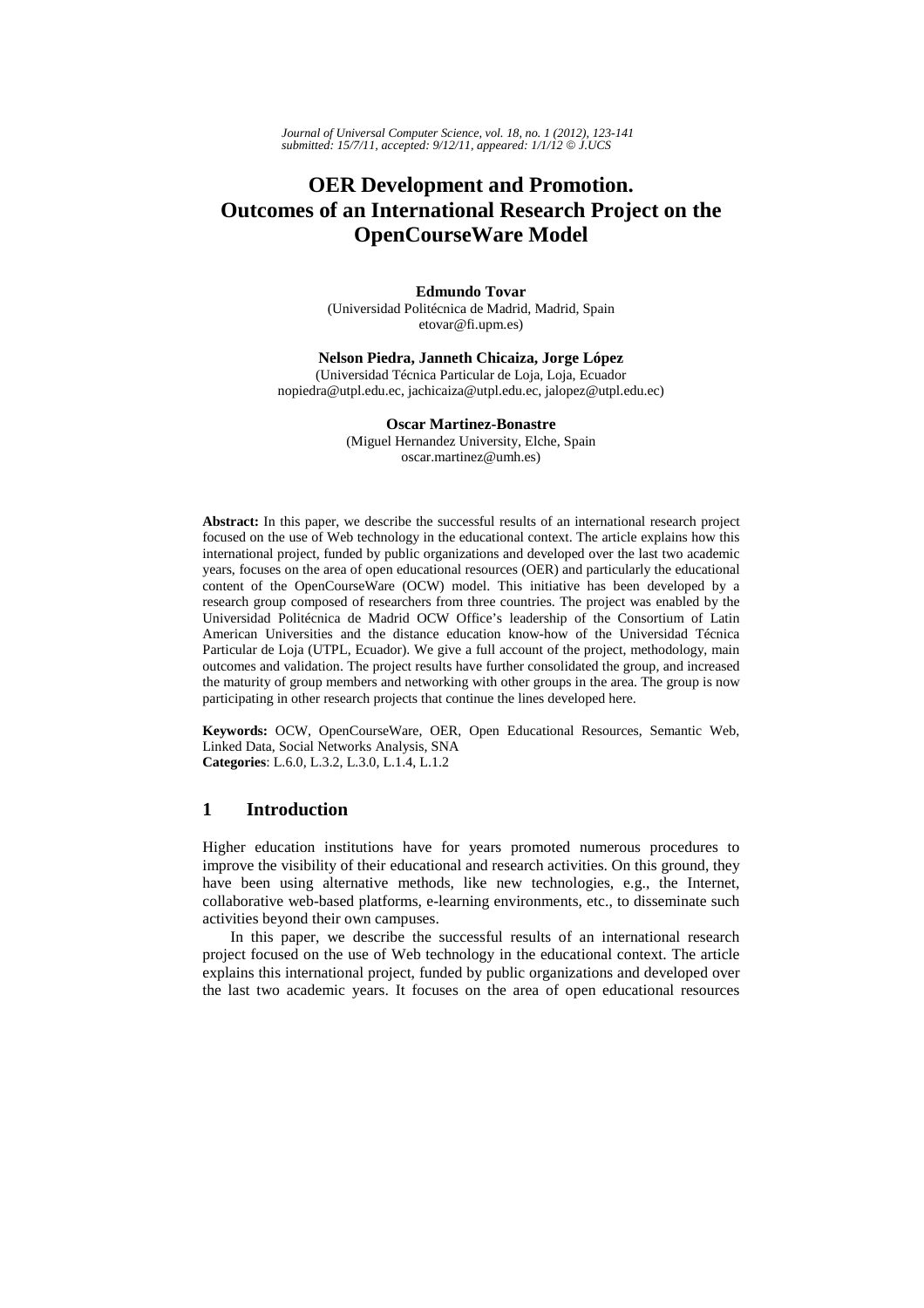(OER) and particularly on educational content for the OpenCourseWare (OCW) model. The project goals were inspired by emergent research lines within the OCW movement today, like the promotion of standards to enhance educational content visibility and usability, the development of the OER production cycle and the promotion of OER interoperability and reusability using Semantic Web research, without losing sight of the OER quality improvement issue.

The paper is structured as follows. The next section introduces the research team background and describesthe selected technologies for this project. We then give a full account of the project, methodology, main outcomes and validation. To conclude the article, we describe how the successful results portend optimistically for the future.

# **2 Background**

### **2.1 GICAC's evolution**

The researchers who participated in the project described in this paper are members of the Higher Education Institution Quality Management Innovation Group, GICAC. GICAC was approved as a consolidated group by the UPM in June 2006. These researchers began to cooperate in 2006 as part of a joint international PhD programme between Universidad Politécnica de Madrid (UPM, Spain), Universidad Técnica Particular de Loja (UTPL, Ecuador) and Universidad Católica del Norte (UCN, Chile). They are members of the UPM, UTPL and the Universidad Mayor San Andrés (UMSA, Bolivia).

The main initial goal of the collaboration among these higher education institutions was PhD researcher training focused on advanced software, intelligent system and distributed environment development technologies, in a particular with a group of hard-working young researchers at UTPL. Teething troubles were topped by the large geographical distance between the three institutions or the complexity of scheduling transatlantic travel that disrupted researcher agendas.

On this ground, the first group of participants promoted the development of a technological framework that would strengthen research collaboration between research teams located in different countries and different time zones [Tovar, 2008]. This project was developed as part of the UPM Relations with Latin America Programme. Specifically, we developed a web portal that embraced different technologies and provided contents in this technological framework.

The technologies selected for this project supported individual and even collaborative access to literature and Internet links shared by the research team. Additionally, they supported synchronous communication among researchers located in different geographical areas. The main outcome was a virtual learning environment with public and private repositories of scientific papers, research material, collaborative multimedia contents and forums for asynchronous and real-time meetings and exchange of contents, among other possibilities (see Figure 1).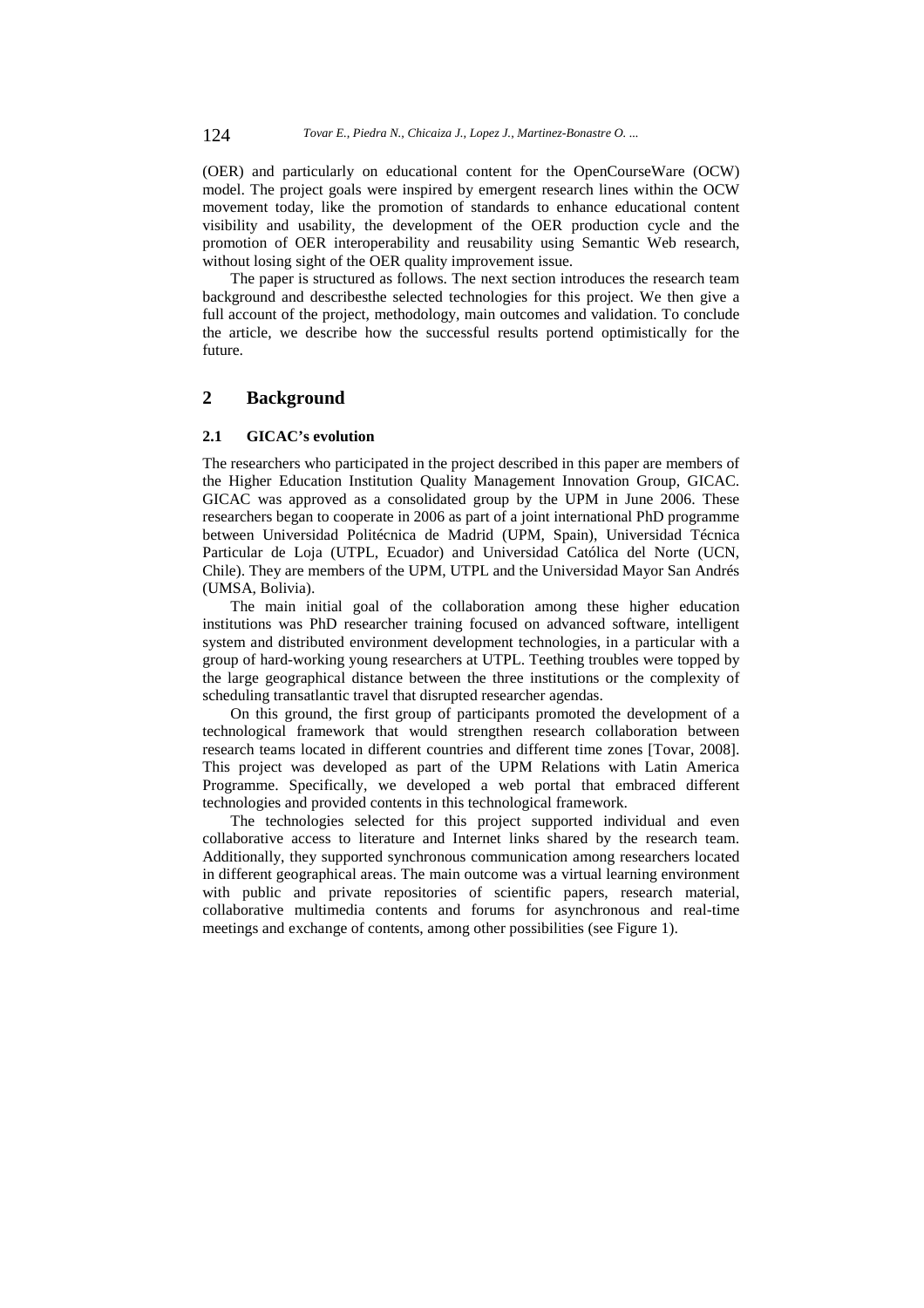

*Figure 1: Technological Framework for Engineering UPM and UTPL Academic and Research Networks* 

This setup led to the establishment and management of several research lines by organizing PhD course resources. Also, it included a set of Web 2.0 technologies that were applied to the development of other training programmes, e.g., EHEA-compliant master's degrees. Consequently, this framework was the factor that had the biggest impact on the later development of joint international projects started up by this group of researchers.

Section 2.2 details the research in which this collaborative environment has been successfully used.

#### **2.2 State of the Art. Research Lines**

The web technologies applied to education research area has been the core of the research team's work over recent years. This section introduces the state of the art of the selected technologies used in this international project, as well as concepts necessary to understand the scope of the work presented here.

### **2.2.1 Open Educational Resources**

Educational and scientific contents are the jewel in the crown of today's knowledgebased society. However, they are sometimes not easy to retrieve due to access control, licences, technical requirements, etc. For that reason, initiatives dealing with open access have been promoted in recent years. [Ziliotto, 2008] outlines the problem sand trends related to this initiative. Open educational practices and resources (OER) are a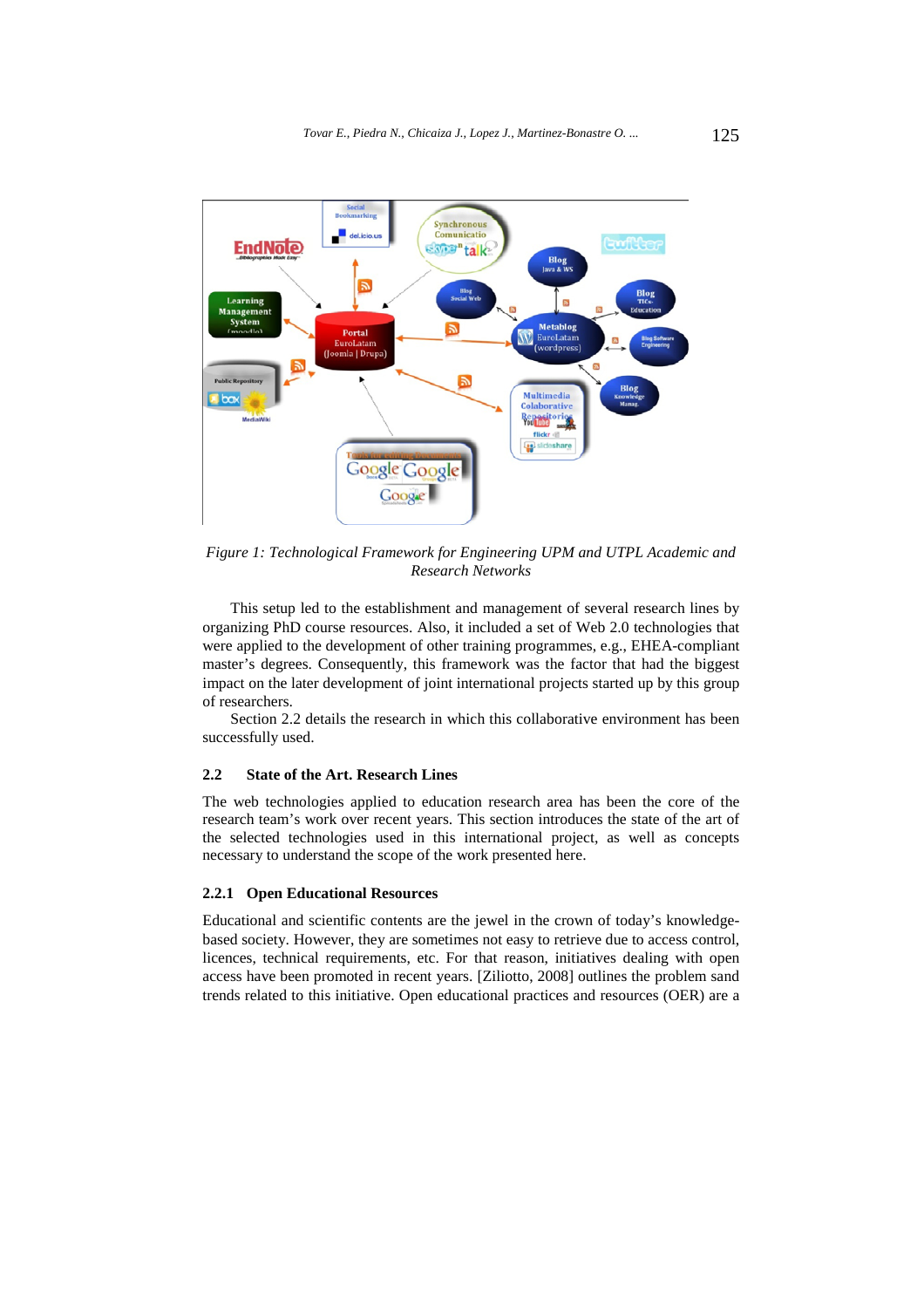direct response to the privatization of knowledge, i.e., they promote global exchange with the aim of increasing human intellectual capacity. Thus, organizations and people increasingly share their digital learning practices and resources through the web in a free and open spirit [OLCOS, 2007]. The term OER was originally coined in 2002 at a UNESCO Forum on OpenCourseware (OCW). OER are educational resources that are freely available for use by educators, students and autodidacts that do not have pay royalties or licencefees. The main purpose of OERs then is to provide Internet-based educational resources for consultation, use and adaptation free of charge and for non-commercial purposes. Secondly, OERs have legal [Fitzgerald, 2007] and economic [Casserly, 2007] connotations. Since its creation, open access to educational and scientific content has been gaining support all over the world and has become a topic of interest for many higher education institutions. Emerging technologies such as the Social Web [O'Reilly, 2005], Semantic Web [Berners-Lee, 2001] and Linked Data [Berners-Lee, 2006] have a lot of potential in this area for OER and OCW creation, distribution and discovery. From the viewpoint of teachers and learners, the main contributions of OERs are full access, reusability and educational content sharing, etc., Figure 2 below illustrates other interesting advantages for this community of users.



*Figure 2: Open Educational Resources Concept Mind Map* 

Open licences have enabled OER re-use and global exchange. Social authoring offers great flexibility for distributing educational contents across the web. Some of the main advantages of OER are free use, distribution and access to their content. There are options, like Creative Commons, permitting everything from the free distribution of copies to OER adaptation and remixing. This is subject to some OER factors, like Attribution, NonCommercial, No Derivate Works, ShareAlike conditions, etc. In the context of the project presented in this paper, Creative Commons worked with UTPL in 2008 to create Creative Commons (CC) licences 3.0 and other specific legal tools for Ecuadorian jurisdiction. CC enabled the creator of a work to establish open and restrictive rights that make it possible to legally share, reuse, use commercially or establish any sort of combination.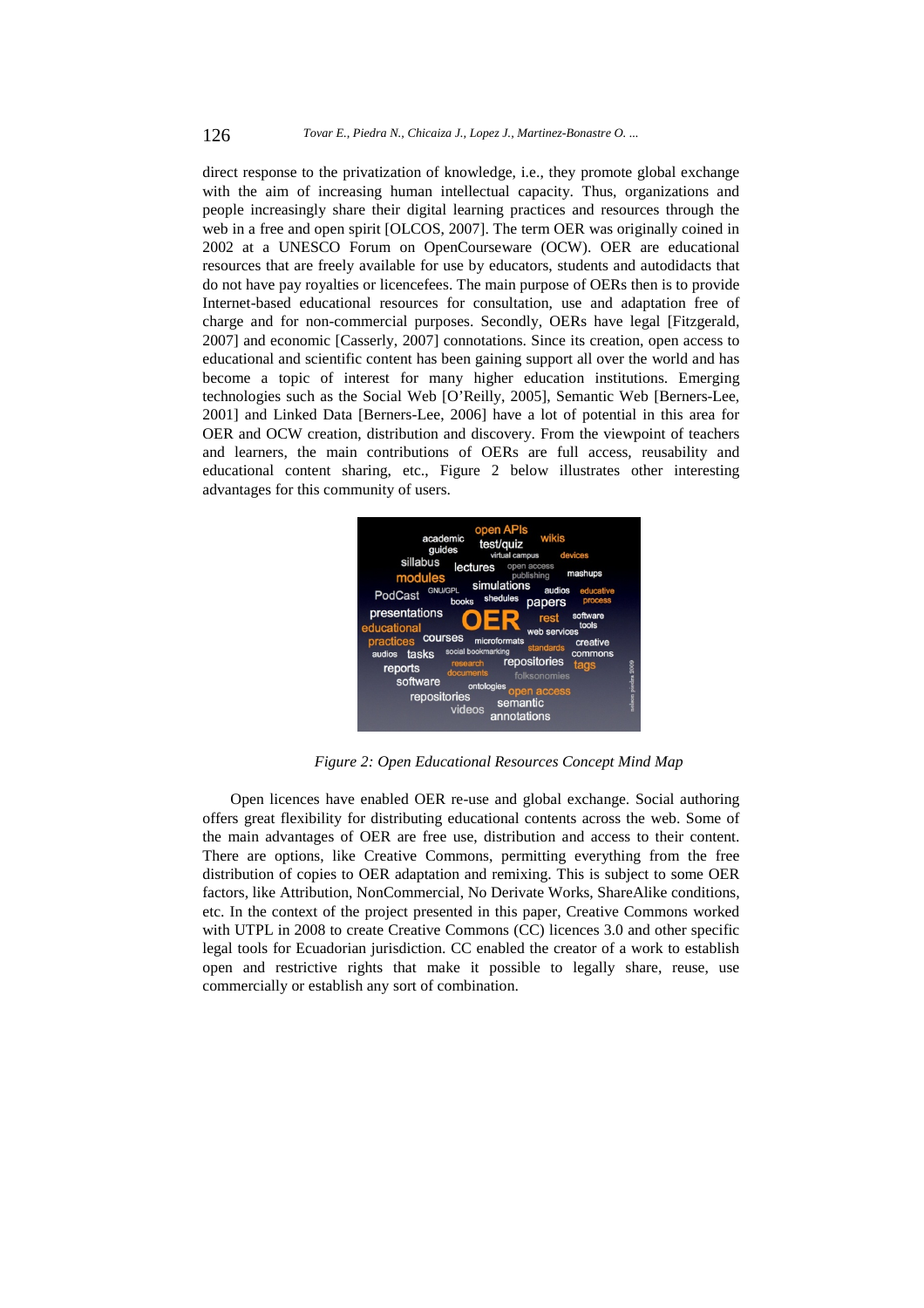#### **2.2.2 OpenCourseWare**

One of the most important examples of the global promotion of OER is the OpenCourseWare (OCW) initiative. OCW focuses on the development and free distribution of courses and high-quality higher education materials. Much of the progress of OCW is derived from the work of the OpenCourseWare Consortium (OCWC) and Universia.net.

OCW-based materials are organized as courses and often include course planning materials and assessment tools, as well as thematic content. Secondly, OCW contents are free and openly licensed, accessible to anyone, anytime via Internet.

On the other hand, OCWC is a worldwide community of hundreds of universities and associated organizations committed to advancing OCW and its impact on global education. OCWC serves as a resource for starting and sustaining OCW projects, as a coordinating body for the movement on a global scale and as a forum for the exchange of ideas and future planning.

### **2.2.3 Social Software**

International interest in OER is growing [OECD, 2007].Organizations likeUNESCO, OECD, World Bank, European Lifelong Learning Programme, Commonwealth of Learning (COL), William and Flora Hewlett Foundation and the Soros Foundations Network are providing funds, practices and content to support the OER movement [Downes, 2007].

Social software [O'Reilly, 2005] focuses on content, relationships and knowledge and technology illiteracy. [Richardson, 2006a & 2006b] as well as focuses on the creation and assurance of the OER collaborativeness. The Social Web promotes valuable autonomous, collaborative and conversational environments for the educational area.

### **2.2.4 Open Linked Data**

Tim Berners-Lee —creator of the WWW— presented a group of good practices for the publication and connection of structured data on the Web: the beginning of Linked Data [Berners-Lee, 2006]. This implies the Web's evolution towards a global space for information [Heath, 2011] navigated through linked, structured data in place of Web documents, as is now the case.

For OER initiatives, these practices lead to the transition from a HTML-based Web to a Linked Data Web. The information published in the HTML-based Web targets the human user, whereas the Linked Data Web is expressed in Resource Description Framework (RDF)language [W3C, 2009a], where software agents can automatically exploit (compile, add, interpret, publish, mix, etc.) data enhanced by vocabularies and ontologies that use the explicit and formal specifications of a shared conceptualization [Gruber, 1993].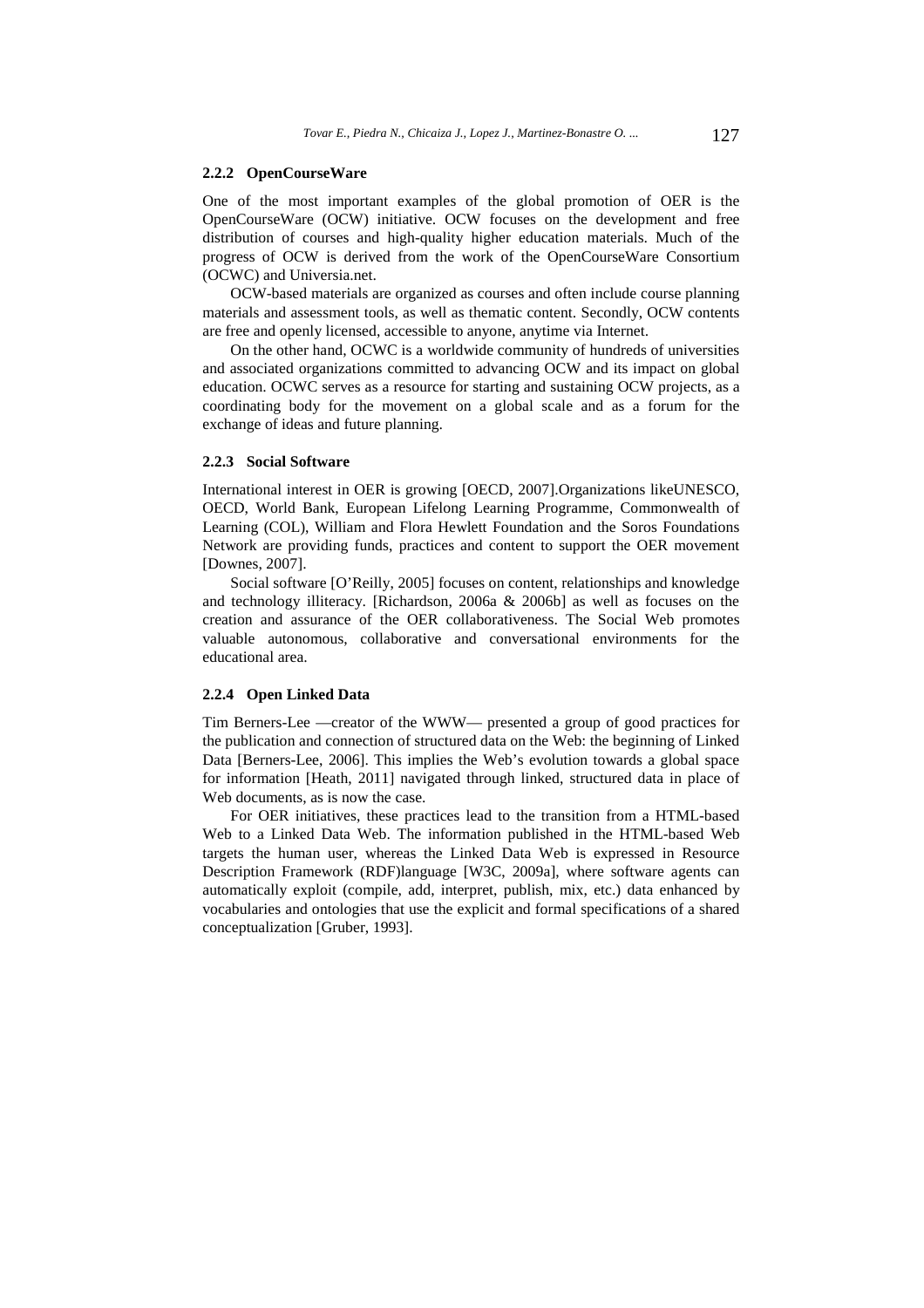#### **2.2.5 Social Network Analysis**

Social Network Analysis (SNA) is a sociological approach that empirically analyses structural patterns; that is, patterns resulting from social relations among network members [Scott, 91]. It aims to monitor social relationships between individuals, groups, communities, units, organizations, etc.

Firstly, SNA has the power to reduce a system to its individual components and their relationships (network characterization), as well as the existence of several (sociometric) metrics and indicators that characterize these structures [Wasserman and Faust, 94]. Secondly, SNA is an approach that has gained popularity in recent years. It has been applied to problem solving in various scientific disciplines and social engineering, e.g., [Mueller-Prothmann, 2004] discusses the use of SNA as a method for identifying experts and sustainable knowledge transfer. Also, [Pham, 2011] proposes the use of social information users to generate recommendations based on academic collaboration information and recommendations based on trust.[Han, 2008] applies social network analysis to a repository of educational resources, looking for ways to improve access. Thirdly, we used SNA to develop solutions that support the identification, visualization and analysis of networks occurring in the OCW/OER knowledge domain. Finally, this strategic knowledge between different actors can create OCW opportunities to improve the processes of OCW/OER creation, use, reuse and adaptation, community identification and support, that is, they promote open content, as well transfer explicit and conserve implicit knowledge.

# **3 Research Project Description**

The project presented in this paper was called "Strategies for development and research of open educational resources". It was funded by the UPM Relations with Latin America Programme (AL09-PID-36) and was led by the UPM OCW Office within the Ibero-American Universities Consortium (Universia.net).

The project also received strong backing from UTPL and UPM, respectively. Furthermore, both institutions share common strategic goals like the promotion of educational contents for reuse, sharing and open access, etc.

### **3.1 Scope and main goals and methodology**

One primary objective of this project was for UTPL to join the OCW community. As a result, the project also targeted the establishment of an OCW Office for UTPL with the support of a new OCW site called http://ocw.utpl.edu.ec. This valuable outcome was possible thanks to UPM-OCW's leadership and experience enabling technologies, i.e., with the following tasks:

- Implementation of a new OER Content Service for UTPL
- Publication of a set of lectures under OCW agreement, i.e., mainly with open access.

Another primary objective of this project was to study different research lines of strategic interest for OER for vertical and lecturer-focused production cycles [CERI,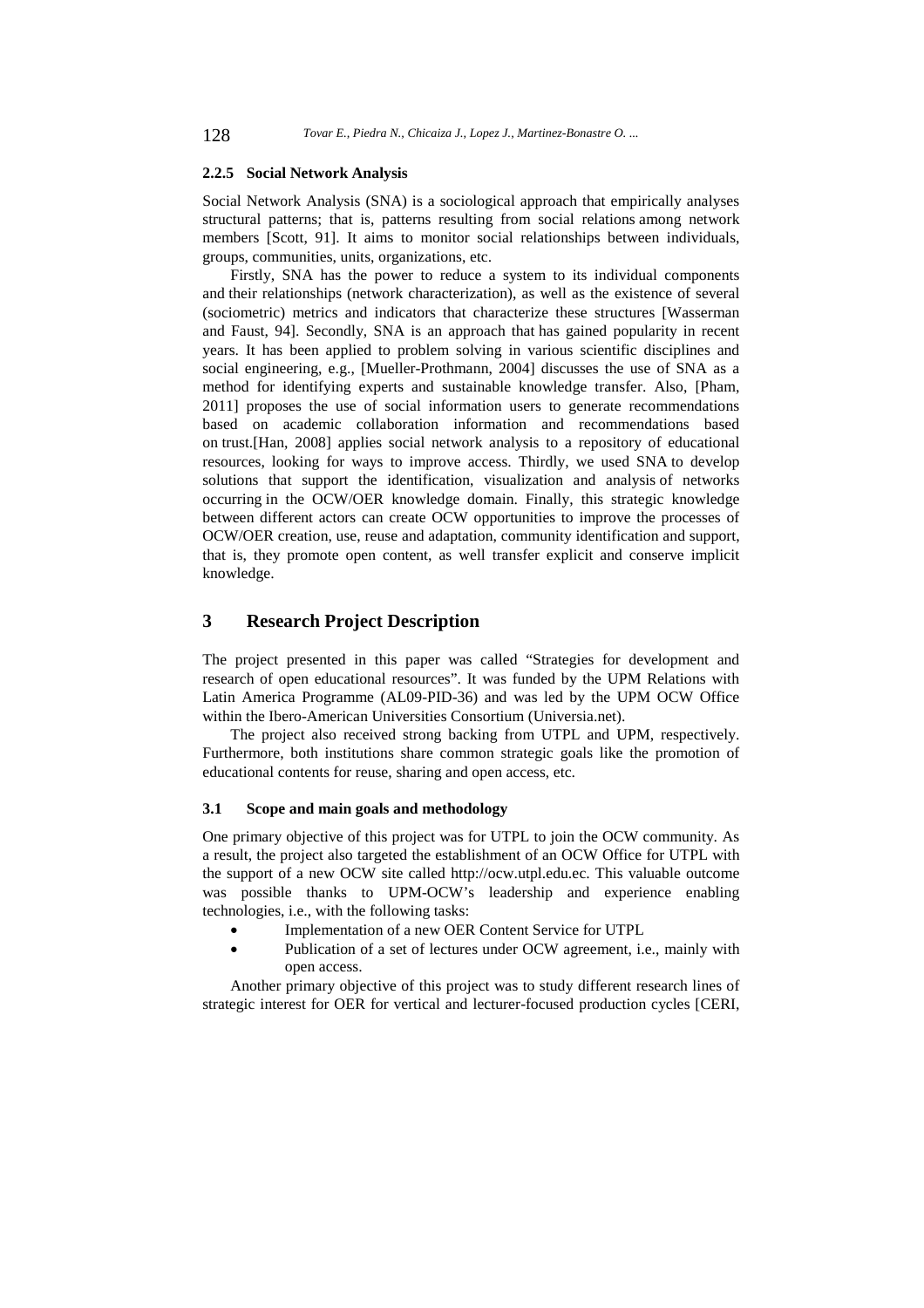2007], educational material quality, how to measure collaborativeness, creativity and competence learning in open production models, and problems of sharing and remixing or locating and accessing educational material. Thanks to initiatives like OCW and movements that promote the openness of knowledge, like Open Access, educational material is being generated in different branches of knowledge and made available to the world. One of the problems associated with this growth is that it is hard to find material that meets specific information needs. The research team chose emerging technologies, such as Social Web and Semantic Web technologies, to tackle the outlined situations, and defined strategies and implemented mechanisms to rise to these OER challenges. In particular, the project dealt with the research lines:

a) **Study of quality models for OER improvement**. OCW initiatives are growing around the world. It is necessary to build a model to verify the quality of the processes used to produce OCWs, the quality of OCW as a finished product and the technical characteristics of OCW use and adaptation.

The goal is to develop a model to ensure the quality of OCW course content.

b) **OER production**. According to the role played by education in the knowledge society, lecturers are no longer teachers and dispensers of knowledge but facilitators/mentors of open educational practices. This switch is crucial for promoting innovation and change in educational practices [OLCOS, 2007], i.e., to improve the acquisition of skills and to ensure successful participation in a knowledge-based society (autonomy and creativity, critical thinking and problem-solving skills, work collaborative teamwork and communication and social skills).

The goal is to develop the OER production cycle according to the Social Web philosophy that enhances resource sharing and enrichment.

c) **OER meta-analysis (application of Social Network Analysis):** Social network analysis is a type of analysis for gathering relevant information to complement other analyses, such as statistics, metrics and indicators. SNA highlights the different features of a social network: hidden information and behaviour patterns.

> The goal is to characterize and describe events held as part of the TAEE(Technologies Applied to E-Learning)project, according to a series of questions related to proposals by the organizers of the events programme .

d) **Promotion of interoperability and reusability to retrieve in formation about educational material using Semantic Web research**. Access to educational resources through traditional Web mechanisms is an obstacle to the localization of useful information and reduces the chances of sharing and exchanging resources. This heterogeneity of formats, schemas and languages used to publish educational material is a barrier to the performance of tasks such as OER discovery, exchange and reuse. If these resources were described using a common vocabulary and standard language, any human or software-based agent could understand and process their contents.

The goal is to explore the use of the semantic paradigm in the context of open e-learning. Particularly, we build an ontology in order to describe OERs and their conditions of use (using a Creative Commons Licence). Student and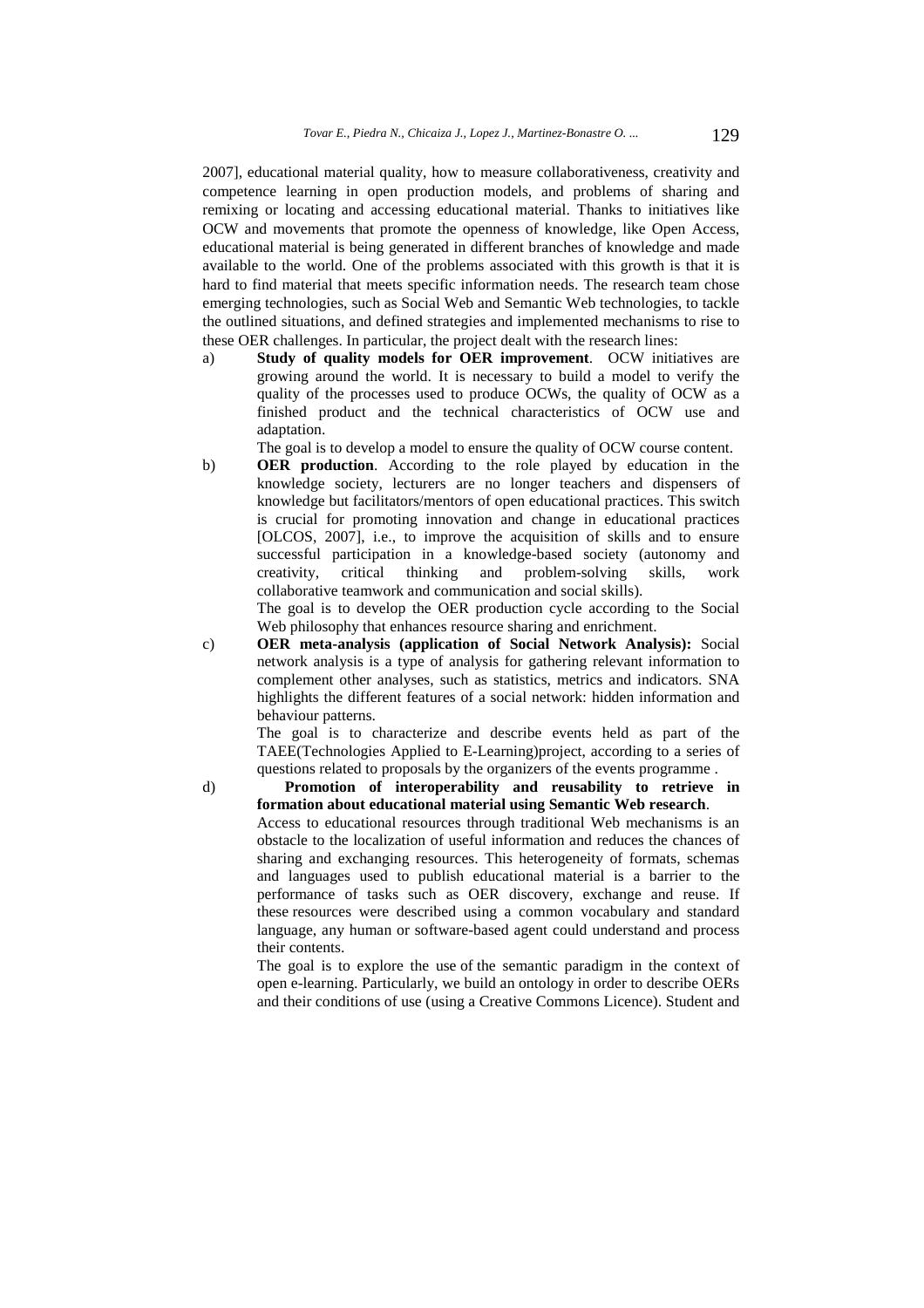#### 130 *Tovar E., Piedra N., Chicaiza J., Lopez J., Martinez-Bonastre O. ...*

teacher portals can support the educational material referral, discovery, reuse or remix process from a variety of repositories.

e) **Evaluation of skills associated with the use of OER**. Social Web tools and concepts can improve the acquisition of collaborative skills and creativity.

> The goal is to establish a model of rubrics to support collaborative skills development and creativity in the use of Web 2.0 tools.

### **3.2 Approach, main outcomes and validation**

According to the research lines discussed in Section 3.1, the main outcomes of this project targeted OER focused particularly on the OCW area. Their details and importance are outlined in the following sections.

### **3.2.1 Quality models research line**

In this project, we studied quality models for OCW. We considered a quality model for educational contents access based mainly on the following categories (also identified as areas). The model highlights eight major areas, taking a social constructivist approach considering the key elements for generating quality content. The identified areas are: Development and distribution models; Academic scope; Content development and user interfaces; Evaluation of education-oriented support content; Human-computer interaction communication tools; Evaluation of interoperability-oriented technical requirements; Evaluation of repository use and accessibility

#### Validation:

We then proposed a life cycle for evaluating educational contents quality. The result was applied to OCW Universiain 2009. OCW Universia has more than 40 member universities. The process was as follows: (*i*) the model was evaluated by Universia; (*ii*) the Universia editorial board added some key indicators that they used to select the best educational contents, and (*iii*) we developed an opinion poll that was sent to Spanish universities. As a result of this study, we built a quality model associated with OER development.

This outcome was analysed at OCW UPM and found to be satisfactory. The results were also presented at the Universia Meeting (May 2009) and the International Campus Conference (Loja, May 2009) [Tovar, 2009], [Piedra, 2010d], [Romero, 2011].

### **3.2.2 OER production research line**

Social software and Web 2.0 provide a new window of opportunity for implementing open educational practices and resources and developing the skills needed in the knowledge society.

Until now, OER development has been mainly studied from the pedagogical point of view. In this context, we proposed a new OER production cycle. This process mainly included the key role of social components and Semantic Web.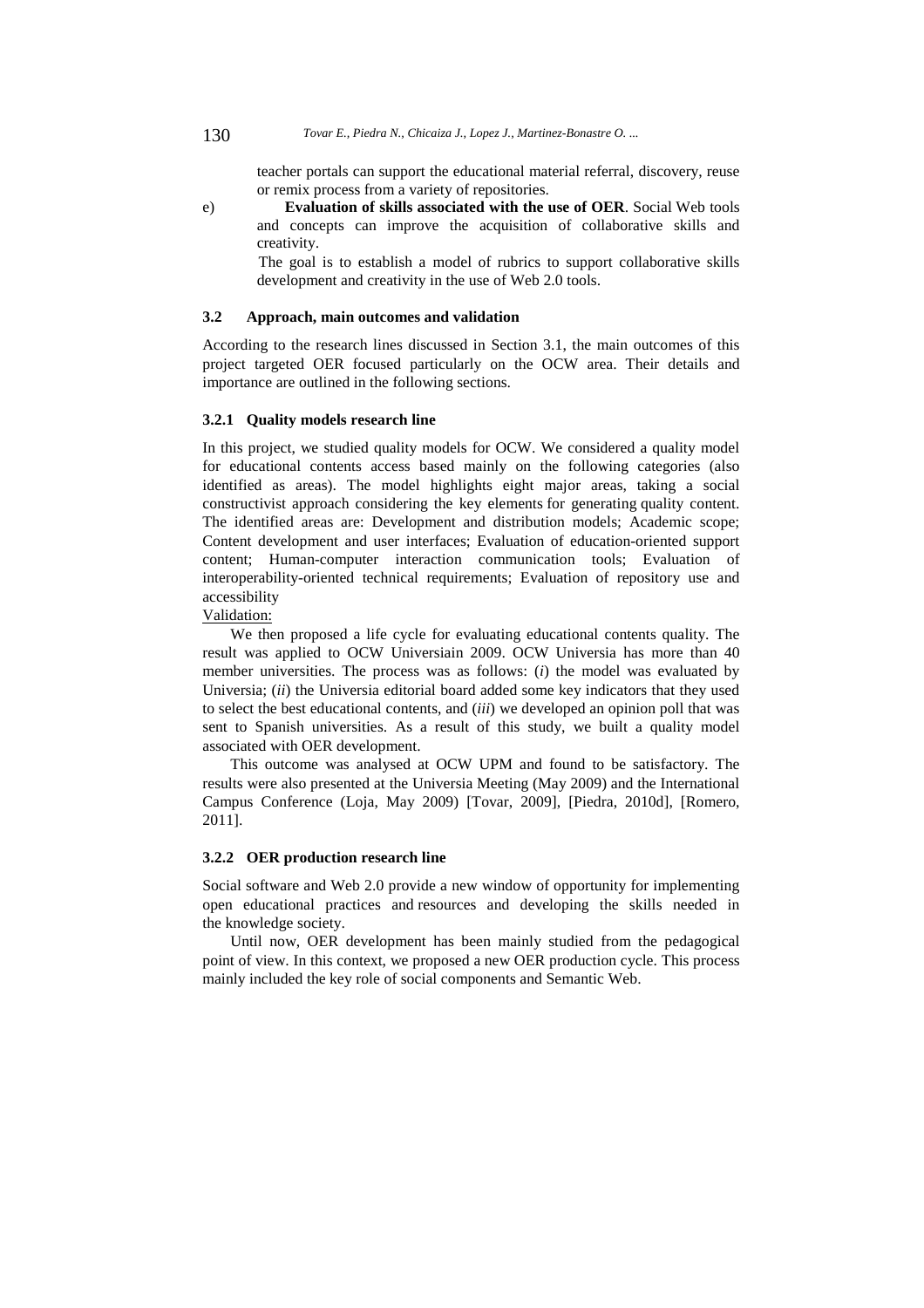From a social dimension, we think that open access would improve human knowledge .We formulated the hypothesis that knowledge is a public commodity and technology – especially Web 2.0 – offers a valuable opportunity for getting core skills into our knowledge society [Piedra2009a].

As a result, we say that collective thinking, social tools (Web 2.0) and the Semantic Web would be of interest for educational material repositories. Moreover, the integration of social tools is useful for OERs, as they promote the active participation of creators and users [Piedra, 2010a]. Web search engines linked to educational platforms and social tools locate OERs. Also, OERs include metadata and tags to promote open and collaborative access by identifying social authorship through appropriate intellectual property licences. We proposed a model that presented continuous feedback to ensure resource flexibility and continuous improvement across all phases, e.g., analysis, evaluation, etc. In addition, our model conforms to fundamental OER principles, that is, it takes an educational point of view for developing end-user knowledge and skills. Also, it was published with open access, i.e., using Creative Commons licences.

As other outcomes of this work, we presented these successful results at the EATIS 2009 Conference [Piedra, 2009a]. Thus, we presented these other successful results at the IEEE ICALT 2009 Conference [Piedra, 2009b]; Validation:

This research line promoted the development of an OER environment and practices. The educational content production cycle developed conforms to a co-author model. This means that educational content is created, shared, re-used, enhanced and enriched from a collaborative perspective rather than according to the classical model of content development. The traditional learning object model —create, assemble, package and release—takes a one–too-many approach, where users are passive consumers. Collaboratively creating, sharing, using, re-using, improving and enriching OERs has proved to bean alternative that should be promoted by higher education institutions to help students and teachers to acquire useful competences and skills for successful participation in the knowledge society.

### **3.2.3 Meta-analysis research line**

We used meta-analysis techniques to study the potential of social networks for OER and OCW ecosystems. We think that meta-analysis offers remarkable information for jobs with collaborative work factors.

Consequently, we selected Web 2.0 strategies that UTPL used for OER development. We applied the same concept for semantic annotation strategies in collaborative and social environments. At this point, we would like to point out that these strategies have been applied before but there is no consolidated research on social networks yet. To do this, we selected our proposed social authoring environment. Researchers from UPM and UTPL studied this OER creation, evolution and quality control solution.

We think that meta-analysis would be another tool of interest. It could gather information that would guide and improve the social authoring environment. As a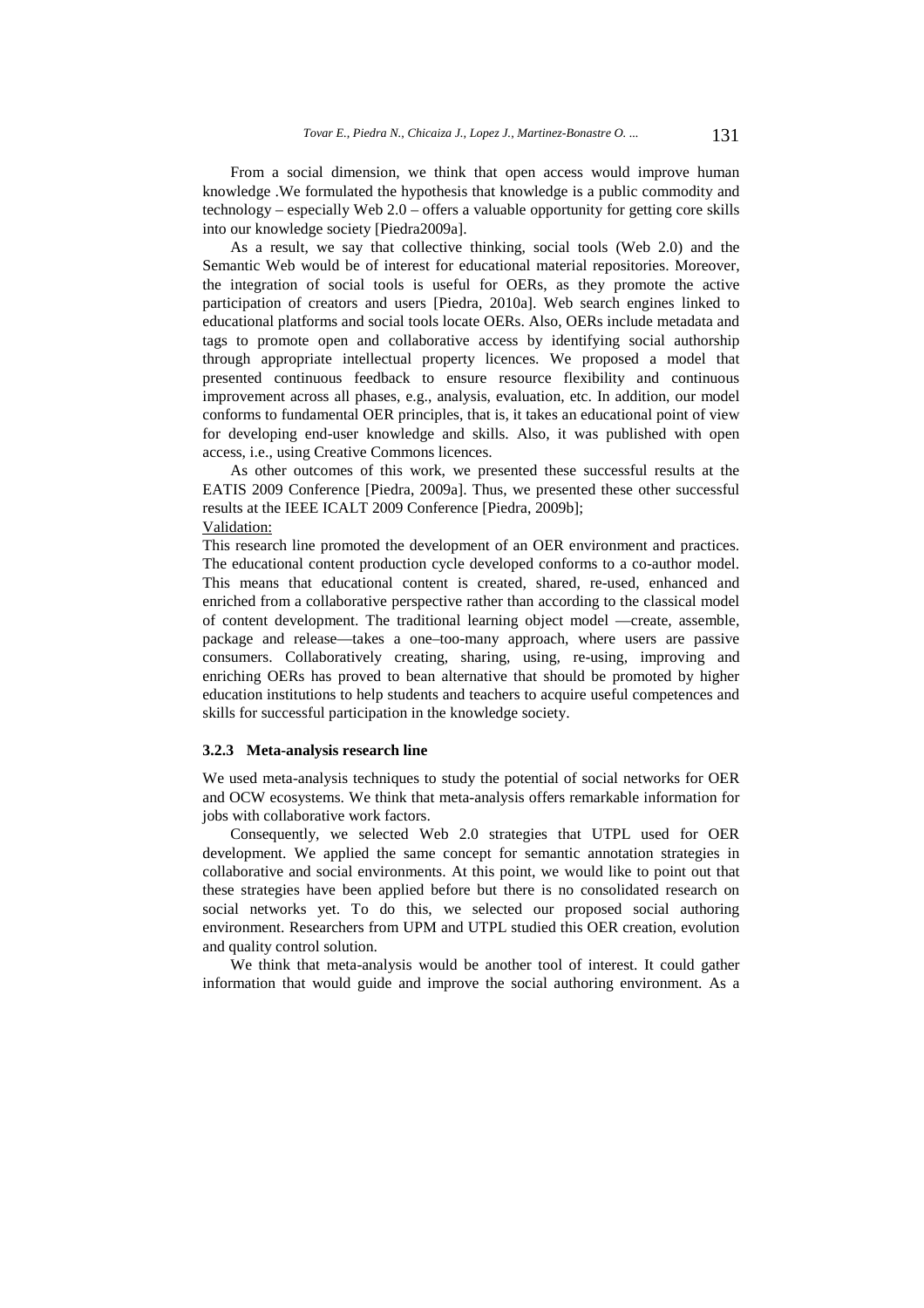result, we proposed social network meta-analysis to further evolve Semantic Web research in conjunction with the OER area.

As another outcome of this study, we presented these results at TAEE 2010 [López, 2010]) and IEEE EDUCON 2010 Conference: "Meta-analysis of the TAEE project applying social network analysis" [Piedra, 2010b].

# Validation:

TAEE congresses have developed positively as reflected by the diversity of subjects addressed and their adaptation to new techniques and products in the e-learning world. However, there is room for improvement as regards the relations among organizations and actors from different organizations in order to strike a better balance between organizations on different continents.

The answers to the proposed questions in this study were based on statistical data and results obtained using social network analysis techniques. By analysing the relationships between families and thematic keywords, we find that social network analysis rounds out statistical analysis because it provides a different approach that simply, quickly and graphically discloses *hidden* information.

### **3.2.4 Semantic tagging and search architecture research line**

As discussed earlier, OERs can be accessed through the Web, which has evolved continually towards the development of social software. However, there are other obstacles, i.e., there is no guarantee of full content sharing and exchange. To facilitate educational resource sharing and exchange, it is essential to use semantic technologies and thus ensure the interoperability of these resources at different levels: institutional, technological, and inter-machine interoperability. Shared vocabularies, and ontologies are now the mechanisms used to describe and represent Web concepts and objects. However, ontology implementation can be complex and may require the intervention of more than one user type. Ontologies have a social dimension [Kotis, 2010] and should be developed, evaluated, discussed by communities and evolve within domainspecific information spaces.

In this framework, we think that semantic technologies and metadata schemas would be a complementary tool for OER description. In particular, we propose the construction of an ontology based on conceptual maps. The OER-CC ontology was implemented with the aim of describing OERs and their conditions of use (Creative Commons licensing). Thus, this proposed solution enables any human or softwarebased agent to process and understand the contents, i.e., they could perform tasks autonomously.

To achieve this goal, we developed our own ontology (see Figure 3) that we named OER-CC. In particular, OER-CC was used to describe OERs using Creative Commons licences. The main properties of OER-CC are: (*i*) extract metadata from OER repositories and tags entered by users, (*ii*) rank results by order of OER importance, (*iii*) deploy implemented ontology using concept mapping techniques, among others.

We presented the outcomes of this study at [Piedra, 2010a] and [Piedra, 2010c]. Validation:

Two types of validation were conducted: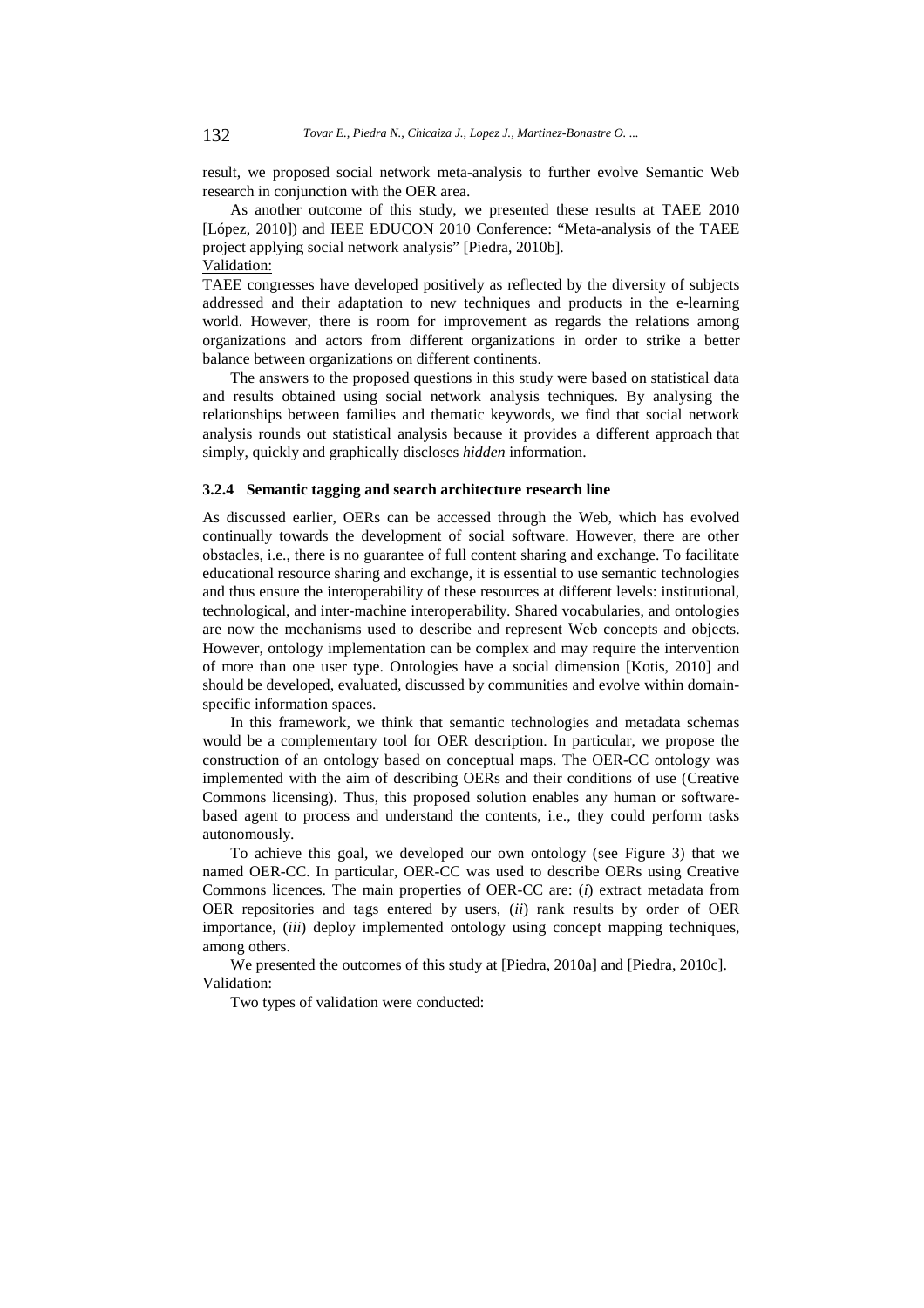1) The ontology is developed from concept maps (using CmapTools-COE) and using Protégé. Ontologies were evaluated independently during the development of each version, i.e., Syntactic evaluation using Pellet and RacerPro 1.5.2 and 2.0 reasoners, and taxonomy evaluation to verify that hierarchies are defined correctly.

2) Development of questions, whose answers were obtained via SPARQL. This shows that the ontology is complete in its domain. We also defined queries to retrieve metadata focused on educational materials described by the proposed ontology. This shows that it is feasible to use the retrieval model to improve OER accessibility and remixing.



*Figure 3: Concept Map: Open Educational Resources Knowledge Domain* 

The proposal was implemented in the context of project management software development in an academic setting. The prototype search for software requirements documents generated by a development project demonstrated that it is possible to use the structure defined by the ontology to organize and integrate the metadata of resources stored in databases or existing files.

The main contribution was that it implemented and validated the OER-CC ontology modelling the OER domain and Creative Commons open content licensing. Once implemented, the ontology was instantiated with some educational resources generated by a higher education institution and inference tests were run using ratios obtained by classifying the result of educational resources according to the defined model. Also there was an improved resource search architecture, which attempts to integrate the best of social (collective intelligence) and semantic (data integration and structuring) worlds.

### **3.2.5 Competence assessment**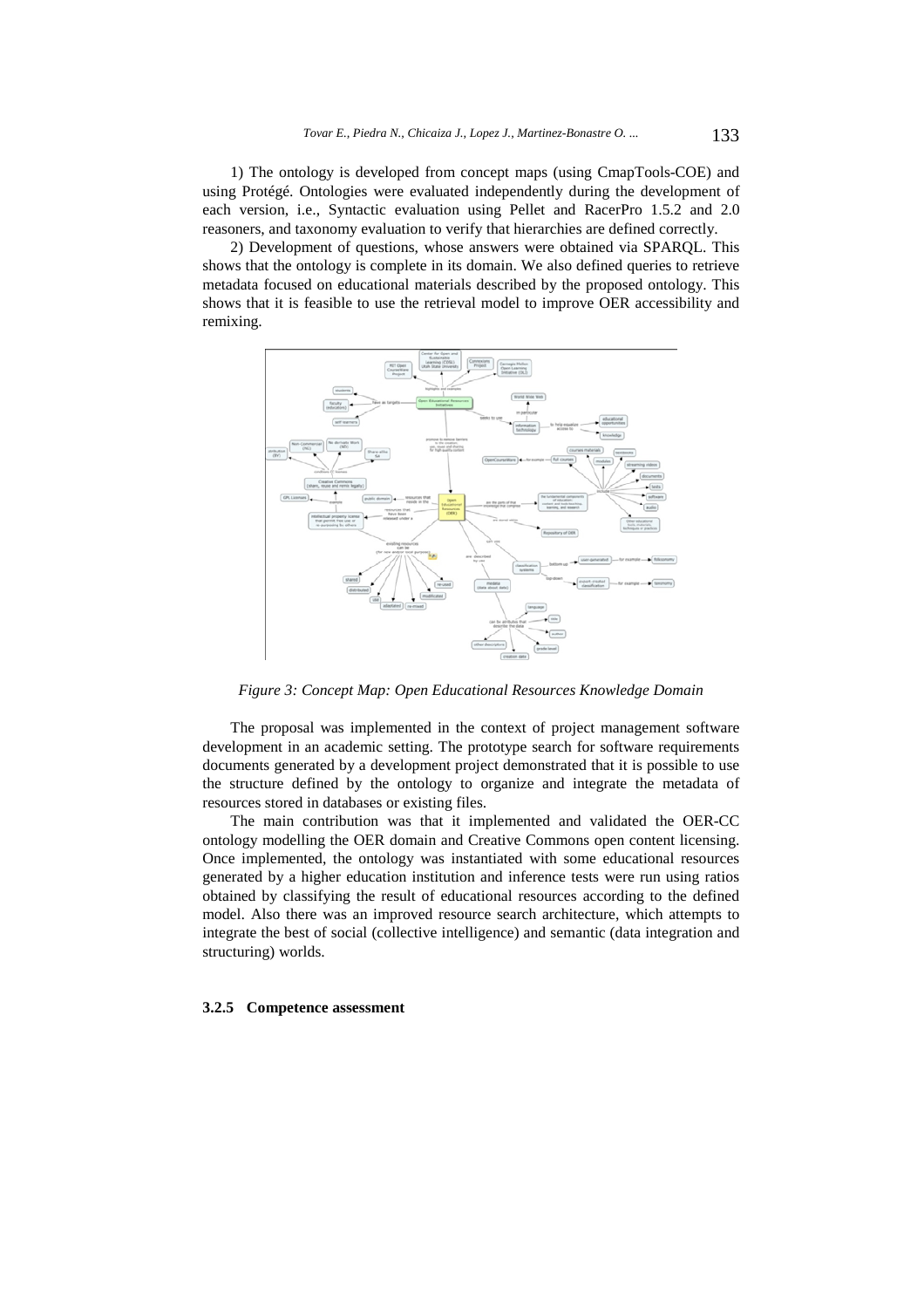Throughout the curriculum, it is essential to implement a teaching-learning process assessment system to determine the level of learning objective achievement for each course or subject.

The adoption of user-centric tools and technologies is encouraging as a specific example of a competence-based education system, where students are the centre of the training process.

As mentioned in previous sections, there is evidence that Web 2.0 tools and Social Web services could have a valuable impact on improving education. Moreover, Web 2.0 tools are able to publish and share ideas, experiences, opinions and links. Consequently, Web 2.0 opens up a wealth of opportunities for social software, i.e., it could be of interest for essential skill and competence development in today's knowledge era.

In this student collaborative learning assessment scenario, rubrics have been used to measure the level of skill acquisition in a Web 2.0 tools management course.

The rubrics enhance knowledge and understanding rather than memorization, deep learning and student-centred learning rather than superficial and passive learning [Pausch, 1997].

As part of the proposal, three rubrics based on the learning taxonomy [Bloom, 1956] and [Church, 2008] —knowledge, comprehension, application, analysis, synthesis and evaluation—, were used in an attempt to assess student co-curricular Social Web activities [Tovar, 2009].

They are: (*i*) items assessing Wiki editing, (*ii*) items assessing blog headings and (*iii*) items assessing social bookmarking headings (see Table 1 for a partial example of a wiki editing rubric developed in this project).

We presented the outcomes of this study in "Measuring Creativity as a Competence Developed by Open Resources" [Tovar, 2009], "Measuring collaboration and creativity skills through rubrics, Experience from UTPL Collaborative Social Networks Course" [Piedra, 2010d] and "Quality model proposal for educational material production in OCW sites," [Romero, 2011]. Validation:

To evaluate whether rubrics were easy to use and explain [Andrade, 2000], we conducted a validation through statistical indicators calculated on academic performance before and after rubrics. The rubrics provide students with more informative feedback about their strengths and what they need to improve. Rubrics reduce the time it takes teachers to assess student work. Rubrics help to develop and acquire skills and clarify and consolidate ideas and expectations.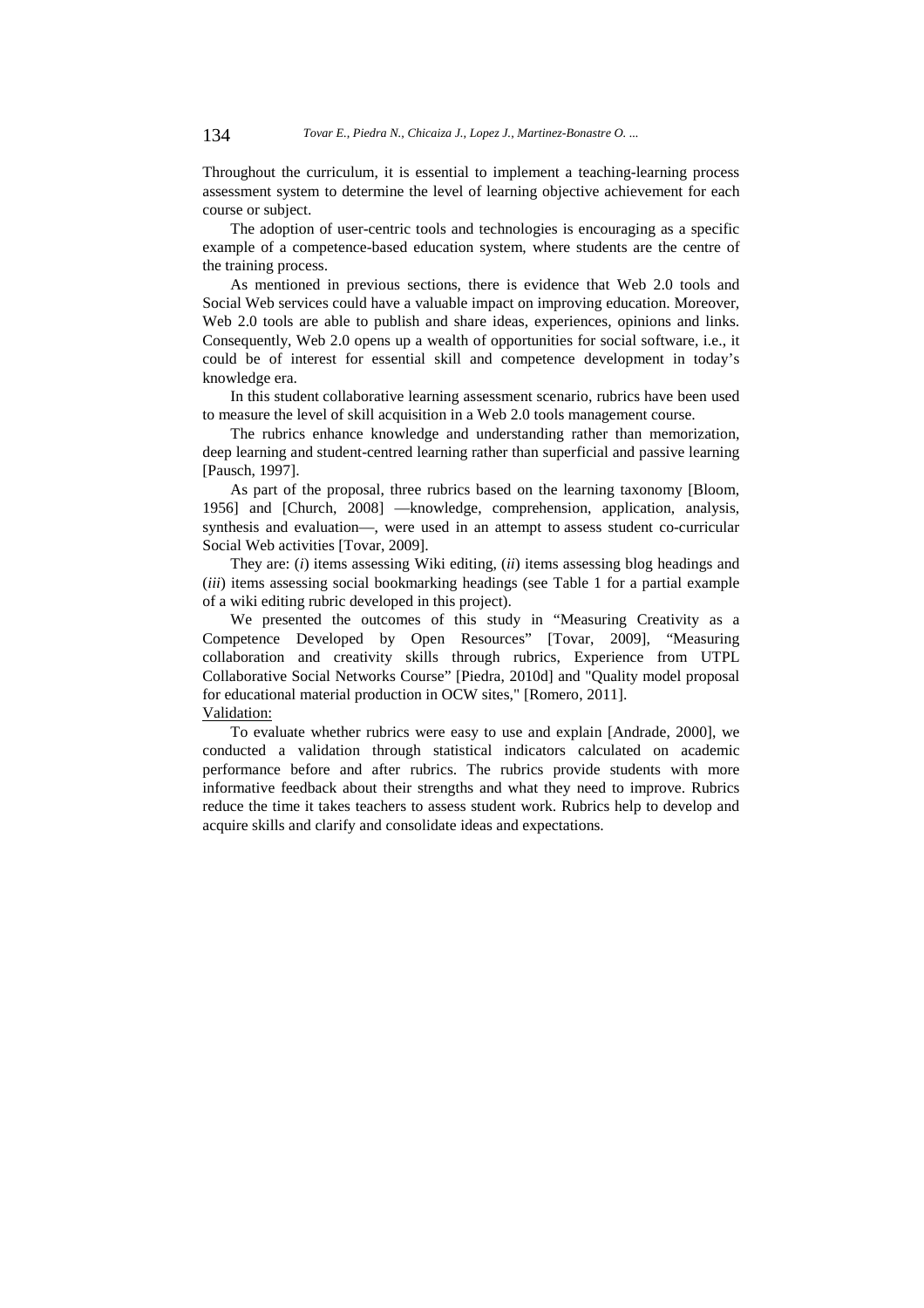| <b>Dimension</b><br>(rubric<br>criteria)              | <b>Proficiency levels</b>                                                                                                                             |                                                                                                                                       |                                                                                                                                    |                                                                                                                                                                      |
|-------------------------------------------------------|-------------------------------------------------------------------------------------------------------------------------------------------------------|---------------------------------------------------------------------------------------------------------------------------------------|------------------------------------------------------------------------------------------------------------------------------------|----------------------------------------------------------------------------------------------------------------------------------------------------------------------|
|                                                       | Poor                                                                                                                                                  | Satisfactory                                                                                                                          | Good                                                                                                                               | Very good                                                                                                                                                            |
| Intellectual<br>engagement<br>with<br>key<br>concepts | Wiki<br>pages<br>make<br>no<br>reference<br>$\overline{t}$<br>and<br>issues<br>key concepts<br>raised<br>inreadings<br>and/or<br>module<br>activities | Wiki<br>pages<br>make<br>some<br>reference<br>to<br>issues and key<br>concepts<br>raised<br>inreadings<br>and/or module<br>activities | Wiki<br>pages<br>demonstrate<br>of<br>awareness<br>key<br>most<br>concepts<br>raised<br>inreadings<br>and/or module<br>activities. | Wiki<br>pages<br>demonstrate<br>engagement<br>with the<br>key<br>concepts raised<br>inreadings<br>and/or module<br>activities.                                       |
| Structure,<br>spelling and<br>grammatical<br>errors   | Wiki<br>pages<br>have<br>poor<br>spelling and<br>grammatical<br>mistakes                                                                              | Wiki<br>pages<br>have<br>some<br>spelling<br>and<br>grammatical<br>mistakes. Text<br>entered<br>with<br>limited<br>enhancements       | Wiki<br>pages<br>few<br>have<br>spelling<br>and<br>grammatical<br>mistakes. Text<br>is enhanced.                                   | Spelling<br>and<br>grammatical<br>mistakes<br>are<br>rare. The wiki<br>pages<br>are<br>structured,<br>formatted<br>and<br>enhanced<br>to<br>increase<br>readability. |
|                                                       | .                                                                                                                                                     | .                                                                                                                                     | .                                                                                                                                  | .                                                                                                                                                                    |

*Table 1: Rubrics for wiki editing* 

### **3.2.6 Searching for educational material. Other outcomes**

To conclude this section of outcomes, note that other objectives were related to UTPL adhesion to OCW Universia. As mentioned earlier, UTPL was required to conform to the following requirements for membership of this worldwide consortium: (*i*) set up a new OCW web site (see Figure 4), (*ii*) promote content re-usability, sharing and distribution, and (*iii*) publish a minimum set of ten lectures under a Creative Commons license agreement, i.e., mainly with open access.

As a result, some computing-related lectures were published on the UTPL OCW web site. Almost 90% of UTPL distance courses have now been published under Creative Common licenses and are being integrated in the UTPL OpenCourseWare repository. Note that these courses needed to conform to some quality metrics, like contents organization, course information, program of contents and learning guide, etc. In addition, they offer access to particular contents created by lecturers and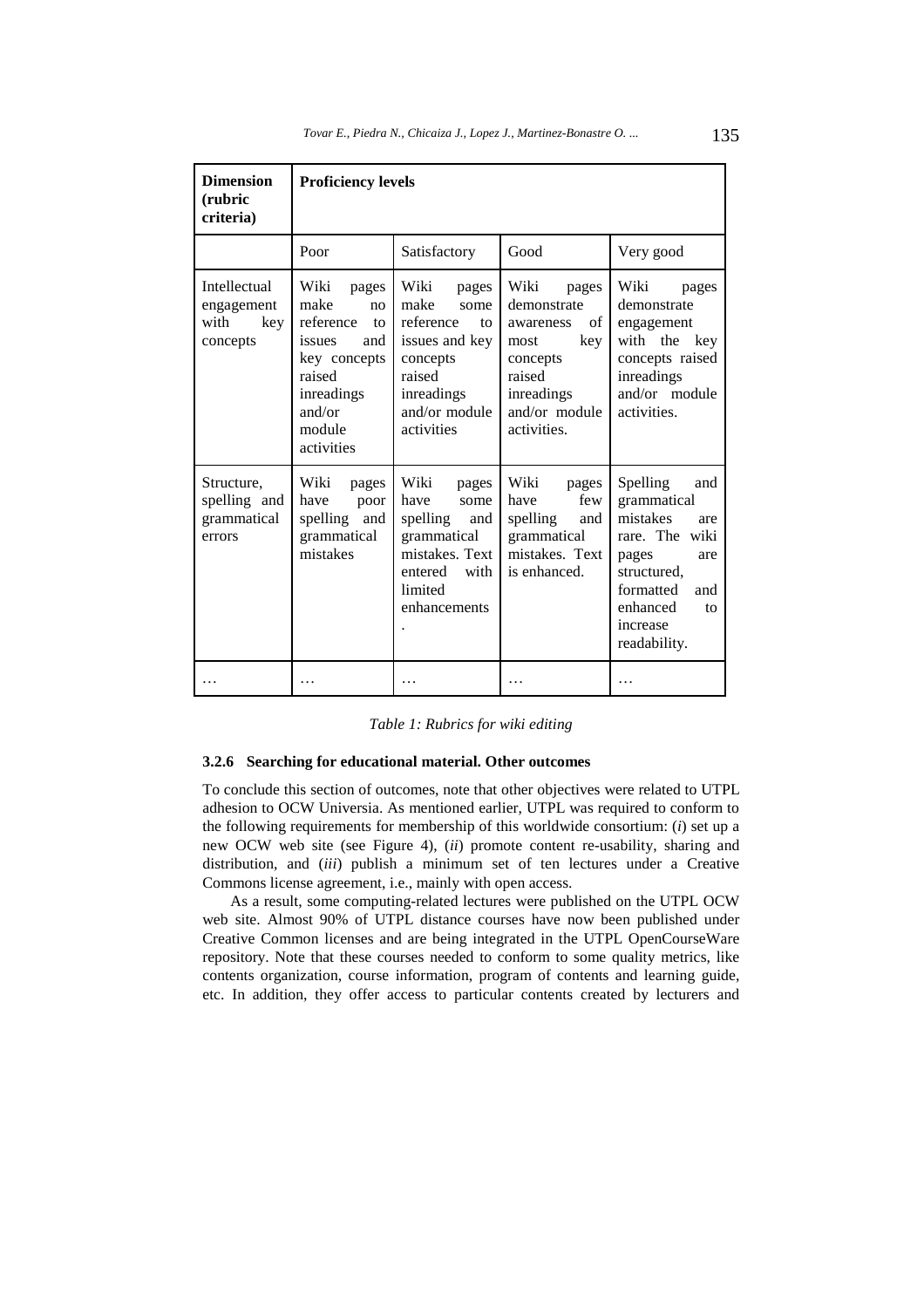students using social tools (http://www.slideshare.net/eccutpl, www.youtube.com/ eccutpl, www.utpl.edu.ec/ecc/wiki, www.utpl.edu.ec/eccblog). Also, users of this OCW-UTPL initiative completed different tasks using semantic web technologies (mainly metadata), e.g., educational resource creation, classification or even semantic annotation. The same users used education-related tags from their own UTPL competence-based model.

To conclude this section, we give other interesting details related to OCW-UTPL structure. OCW-UTPL used the Educommons platform (http://plone.org/products/ educommons). EduCommons is designed for the creation of OCW projects. EduCommons is a content management system, not a learning management system, because it does not include an assessment process and support for interactive tasks (blogs, chat, wikis, etc.). It is an administration system configured mainly using Python, Zope and Plone technologies. Also, it is distributed under a GNU General Public License. Thus, this assessment ensured excellent work flow management, i.e., dissemination of educational contents.



*Figure 4: UTPL OpenCourseWare Web site* 

# **4 Conclusions**

The project served to consolidate a newly created research group with members from several institutions that have different maturity profiles. The presented outcomes were the result of early research by junior researchers attached to the UTPL whose dissertations were supervised by senior researchers from the UPM. The results have led to the emergence of new opportunities to integrate into new networks with other prestigious research groups in the e-learning area.

Some criteria have been identified to show the impact of the project outcomes. These criteria refer to the consolidation of GICAC as a research group in the field of technologies applied to education, the maturity of its junior research members, and the networking leading to participation in other projects in the future. See Table 2 below for the impact of the results according to the criteria indicators.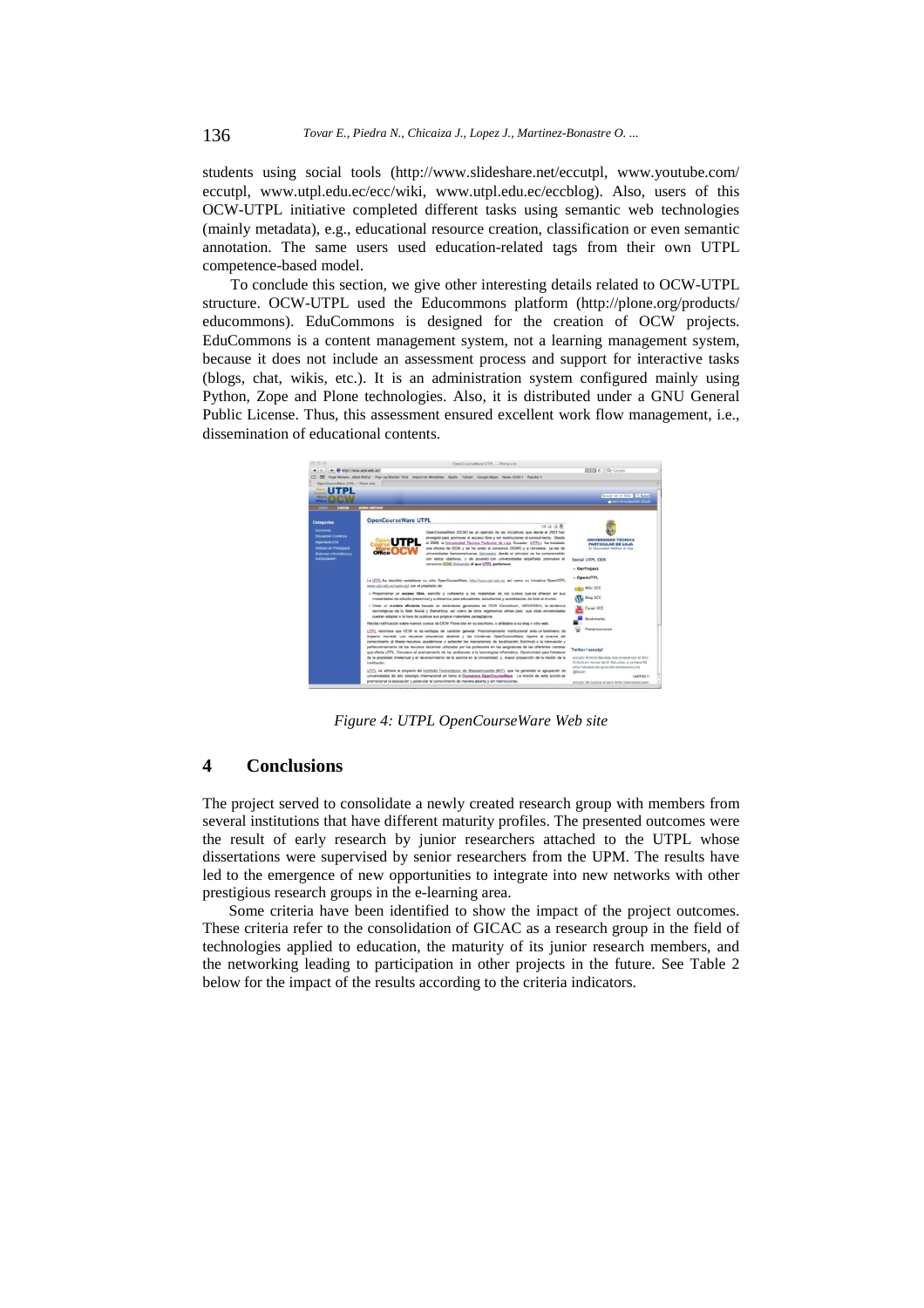| Criteria                                                                            | <b>Indicators</b>                                                                                                                                                                                          | Data                                                                                                                                                                                                                                                                                                                                                                                                                                            |  |
|-------------------------------------------------------------------------------------|------------------------------------------------------------------------------------------------------------------------------------------------------------------------------------------------------------|-------------------------------------------------------------------------------------------------------------------------------------------------------------------------------------------------------------------------------------------------------------------------------------------------------------------------------------------------------------------------------------------------------------------------------------------------|--|
| Consolidation                                                                       | $\sigma$ f<br>Number<br>published                                                                                                                                                                          | $\cdot$ 9 in 2010                                                                                                                                                                                                                                                                                                                                                                                                                               |  |
| of GICAC                                                                            | international papers (peer review)                                                                                                                                                                         | • 4 in 2009                                                                                                                                                                                                                                                                                                                                                                                                                                     |  |
|                                                                                     | while the project was active and                                                                                                                                                                           |                                                                                                                                                                                                                                                                                                                                                                                                                                                 |  |
|                                                                                     | directly related to its outcomes                                                                                                                                                                           |                                                                                                                                                                                                                                                                                                                                                                                                                                                 |  |
|                                                                                     | Number of projects funded by<br>public institutions since 2009                                                                                                                                             | $\bullet$ 3<br>active<br>projects:<br>e-<br>Madridproject, (2010-2014).<br>Madrid Regional Government<br>eMadrid S2009/TIC-1650, N-<br>$AL11-P(I+D)-17$ (UPM), LUD<br>Linked<br>Universities<br>Data.<br><b>UTPL</b><br>3 in 2009 & 2010: AL09PID36<br>(UPM) project; Secretaria<br>Nacional<br>de<br>Ciencia<br>Tecnologia<br>of<br>Ecuador<br>(SENACYT, Ecuador)), Red<br><b>OBER</b><br>-Objetos<br>(SpanishNationalResearchPlan<br>, Spain) |  |
| ofNumber<br>Maturity<br>of PhD<br>students<br>in<br>junior researchGICAC<br>members |                                                                                                                                                                                                            | $\cdot$ 11                                                                                                                                                                                                                                                                                                                                                                                                                                      |  |
|                                                                                     | Number of "Advanced Studies • 3 in 2009<br>Certificates" earned during the $\cdot$ 8 in 2010<br>project in GICAC (this certificate<br>is a pre-doctoral qualification in<br>the Spanish education system). |                                                                                                                                                                                                                                                                                                                                                                                                                                                 |  |
| Networking                                                                          | Number of OER research project<br>proposals submitted (2011)                                                                                                                                               | $\bullet$ 3<br>(American, European<br>and<br>Spanish)                                                                                                                                                                                                                                                                                                                                                                                           |  |

### *Table 2: Results for project impact*

The group is now pursuing research in the following areas. **Firstly**, GICAC is continuing its work on the emerging area of the linked data (Linked Data). The Linked Data Project is an initiative that invites individuals and organizations alike to provide open access their data and connect with others (using some good practices). The aim is for data to be used in as yet unimaginable ways. Linked Data is an initiative that emulates the traditional Web philosophy that I can write whatever I want on my page and create links to other related pages, but, in this case, using raw data, which are both human and machine readable. GICAC is now working on two projects funded by UPM and UTPL focused on this hot topic. The major goals are to develop and deploya Social-Semantic and Data Web-based infrastructure that integrates heterogeneous data from open contents. Currently, it describes and links data from its OER and OCW repositories using agreed vocabularies and Linked Data principles, respectively. Also, GICAC is experimenting with the interoperability of OCW data from Spanish universities data through the OCW Universia consortium.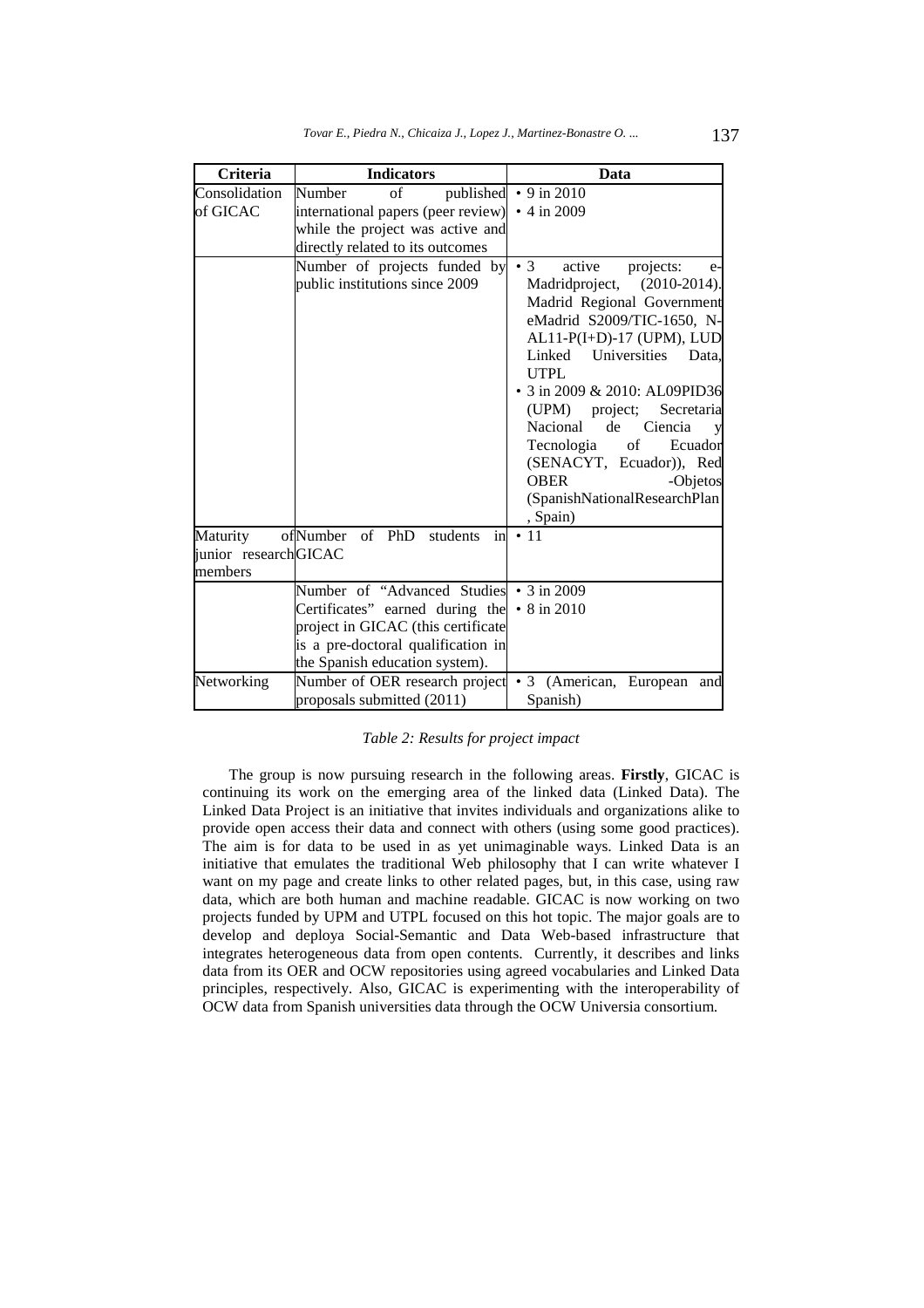**Secondly**, GICAC has been a member of the eMadrid Programme since 2010. eMadrid is the e-learning excellence network funded by the Regional Government of Madrid. Its members are the Universidad Carlos III de Madrid (UC3M), who acts as a coordinator, Universidad Autónoma de Madrid (UAM), Universidad Complutense de Madrid (UCM), Universidad Politécnica de Madrid (UPM), Universidad Rey Juan Carlos (URJC) and Universidad Nacional de Educación a Distancia (UNED), together with a large number of associated companies and educational institutions. The aim of the network is to provide leadership and perform advanced research in the area of elearning, including technology transfer to companies.

The eMadrid network addresses many topics related to the application of open source principles in the educational context and in opening up alternatives to the learner. GICAC UPM focuses on OER. The open source principles have been taken from content authoring software development and OER there is now a very strong OER movement that is exponentially increasing the amount of freely available educational material. With a steady increase in the number of OERs available worldwide, the question now arises of how to viably discover and retrieve these resources. Recent advances in web technology, such as the Social Web and Linked Data technologies can help here.

**Thirdly**, GICAC has participated, with other prestigious groups, in the preparation of several proposals (still pending approval) in the field of nextgeneration OERs for remote experiments as part of Spanish and American (NSF) research programmes.

GICAC is to contribute a semantic and social strategy to improve more interoperable, discoverable and re-usable collaborative OER creation and quality assurance, as well as the development of a learning environment.

### **Acknowledgements**

This work has been supported by projects AL09-PID-36 "Strategies for development and Research of Open Educational Resources" and AL07-PID-054 "A technological framework applied to engineering academic and research networks", funded by the UPM Relations with Latin America Programme. It has also been partially supported by the Republic of Ecuador's National Secretariat of Science and Technology (SENESCYT). Finally, we would like to thank Madrid Regional Government for its support through the EMadrid Network of Excellence S2009 TIC-1650.

### **References**

[Andrade, 2000] Andrade, H.: Using rubrics to promote thinking and learning. Educational Leadership, 2000.

[Berners-Lee, 2001] Berners-Lee, T.; Hendler, J.; Lassila, O.: The Semantic Web, in Scientific American, 34-43, Vol. 284, Iss. 5, May 2001.

[Berners-Lee, 2006] Berners-Lee, T.: Linked Data, 2006, on http://www.w3.org/DesignIssues/LinkedData.html.

[Bloom, 1956] Bloom, B.: Taxonomy of Educational Objective, Hand-book I: The Cognitive Domain. New York: David McKay Co., Inc., 1956.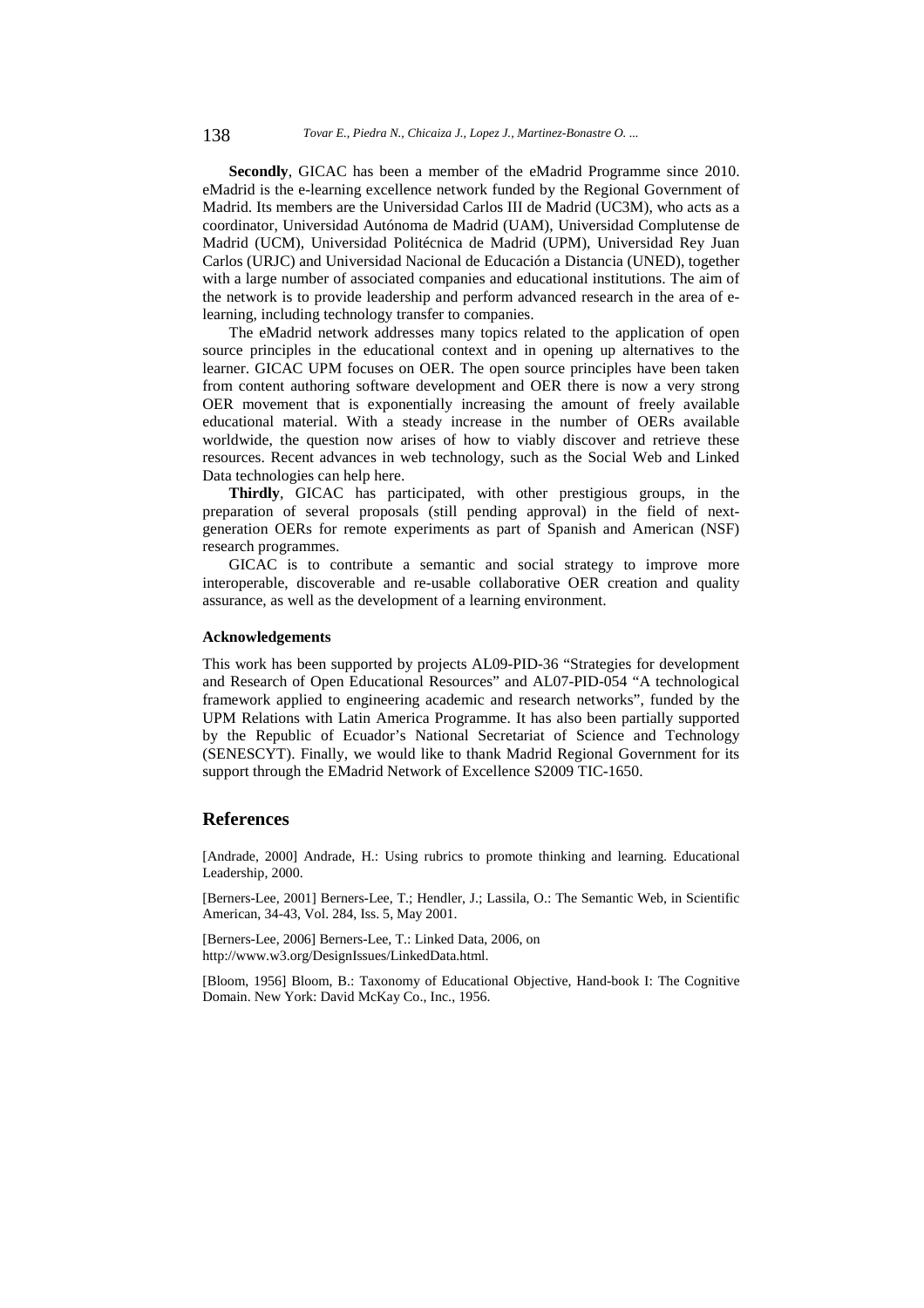[Casserly, 2007] Casserly, C.;"The economics of Open Educational Resources", in Educational Technology Magazine, 14–19, Vol. 47, Number: 6, 2007.

[Chicaiza, 2010] Chicaiza, J.; López, J.; Piedra, N.; Martínez, O.; Tovar, E.: Usage of social and semantic web technologies to design a searching architecture for software requirement artefacts, IET Software Journal, 407 - 417, Vol. 4, December 2010.

[Churches, 2008] Churches A.: Welcome to the 21<sup>st</sup>Century http://edorigami.wikispaces.com/21st+Century+Learners, 2008

[Cueva, 2011] Cueva Carrion, S.; Rodriguez Morales, G.; Tovar Caro, E.; "Implementation of social and semantic tools into open educational resources production," Global Engineering Education Conference (EDUCON), 2011 IEEE, pp.712-720, 4-6 April 2011

[Downes, 2007] Downes, S.; "Models for Sustainable Open Educational Re-sources", in Interdisciplinary Journal of Knowledge and Learning Objects, Vol.: 3, 2007.

[Fitzgerald, 2007] Fitzgerald, B.: Open Content Licencing (OCL) for Open Educational Resources, in Proceedings OECD Expert Meeting on Open Educational Resources, Malmo, Sweden, 2007.

[Gruber, 1993] Gruber T., "Toward principles for the design of ontologies used for knowledge sharing". Knowledge Systems Laboratory, Stanford University, KSL 93-04, 1993. (Tech. Rep)

[Han, 2008] Han P., et al, "Exposure and Support of Latent Social Networks among Learning Object Repository Users", Journal of Universal Computer Science, vol 14 (10), pp. 1717-1738

**[**Heath, 2011] Heath, T.;Bizer, C.: Linked Data: Evolving the Web into a Global Data Space, Morgan \& Claypool, 2011.

[López, 2010] López ,J.A.;Piedra, N., Tovar, et al.,Meta-analysis of the TAEE project applying social network analysis. Education Engineering (IEEE EDUCON), Madrid, Spain, April 2010

[Mueller-Prothmann, 2004] Mueller-Prothmann, T., Finke, I.: SELaKT - Social Network Analysis as a Method for Expert Localisation and Sustainable Knowledge Transfer. JUCS(2004) 691-701

[O'Reilly, 2005] O'Reilly T. What is web 2.0? design patterns and business models for the next generation of software. (Tech. Rep.). 2005. O'Reilly Network.

[OECD, 2007] OECD, "Giving Knowledge for Free. The Emergence of Open Educational Resources, Centre for Educational Research and Innovation (CERI), 2007.

[OLCOS, 2007] Open educational practices and resources. OLCOS Roadmap 2012 (EduMedia Group, Ed.) (No. ISBN 3-902448-08-3). Open eLearning Content Observatory Services.

[Pausch, 1997] Pausch, L.; Popp, M.: Assessment of information literacy: Lessons from the higher education assessment movement. Paper presented at the meeting of the Association of College and Research Libraries, Nashville, TN, 1997

[Pham, 2011] Pham, M.C., et al, A Clustering Approach for Collaborative Filtering Recommendation Using Social Network Analysis. J. UCS(2011) 583-604

[Piedra, 2009a] Piedra, N., Chicaiza, J., López, J., Martinez, O. & Tovar, E. Open Educational Practices and Resources Based on Social Sotfware, UTPL experience. ACM. In Proceedings of the 2009 Euro American Conference on Telematics and information Systems: New Opportunities To increase Digital Citzenship, Prague, Czech Republic, June 03 – 05, 2009. EATIS '09.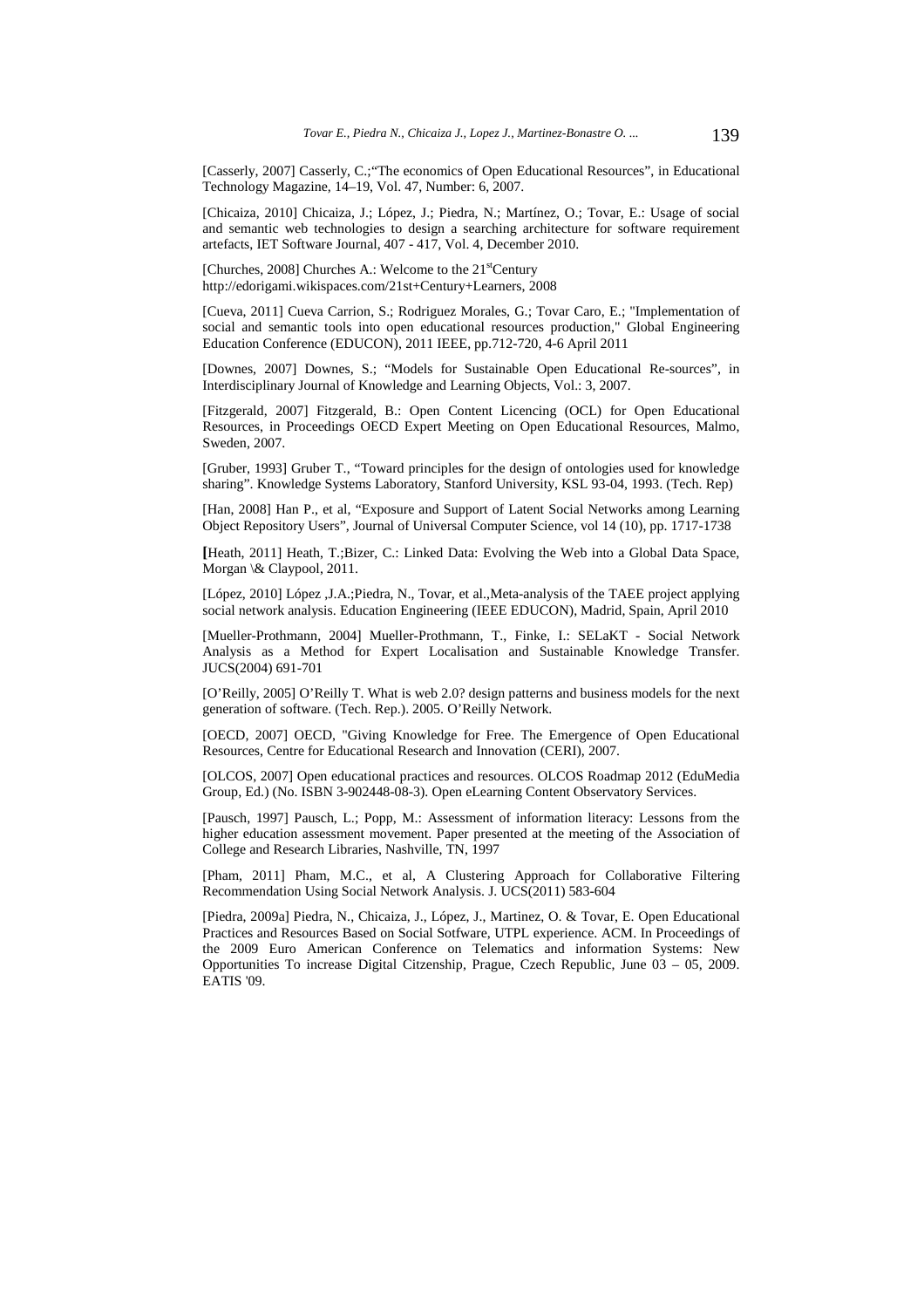[Piedra, 2009b] Piedra, N., Chicaiza, J., López, J., Martinez, O. & Tovar, E. Open Educational Practices and Resources Based on Social Software: UTPL experience. IEEE Computer Society. (The 9th IEEE International Conference on Advanced Learning Technologies). Riga, Latvia, July 2009.

[Piedra, 2010a] Piedra, N.; Chicaiza, J.; López, J.; Martínez, O.; Caro, E.T.: An approach for description of Open Educational Resources based on semantic technologies, in proc. of 1st IEEE Global Engineering Education Conference (EDUCON), 1111 - 1119, Madrid, April 2010

[Piedra, 2010b] Piedra, N.; Chicaiza, J.; López, J.; Caro, E.T.: Meta-analysis of the TAEE project applying social network analysis, in proc. of 1st IEEE Global Engineering Education Conference (EDUCON), 129 - 136, Madrid, April 2010

[Piedra, 2010c] Piedra, N.; Chicaiza, J.; López, J.; Tovar, E.; Martínez, O.: Design Study of OER-CC Ontology - A Semantic Web Approach to Describe Open Educational Resources, 10<sup>th</sup> IEEE Int Conf on Advanced Learning Technologies (ICALT), 207 - 209, Sousse, July 2010

[Piedra, 2010d] Piedra, N. Chicaiza, J. Romero, A. López, J. & Tovar, E. Measuring collaboration and creativity skills through rubrics: Experience from UTPL collaborative social networks course. Education Engineering (IEEE EDUCON), Madrid, Spain, April 2010

[Piedra, 2011] Piedra, N.; Chicaiza, J.; Lopez, J.; Tovar, E.; Martinez, O.: Finding OERs with Social-Semantic search, in proc. of in proc. of IEEE Global Engineering Education Conference (IEEE EDUCON), 1195 - 1200, Amman, April 2011·

[Piedra, 2010e] Piedra, N., Chicaiza, J., López ,J., Martinez, O., Tovar, M. Design study of OER-CC ontology. A semantic web approach to describe Open Educational Resources, 10th IEEE IntConf on Advanced Learning Technologies (ICALT), July 5-7, 2010, Sousse, Tunisia.

[Romero, 2011] Romero, A.; Piedra, N.; Tovar, E.; "Quality model proposal for educational material production in OCW sites," Global Engineering Education Conf (EDUCON), 2011, vol., no., pp.1074-1080, Amman - Jordan, 4-6 April 2011

[Richardson, 2006a] Richardson W. Blogs, wikis, podcasts and other powerful web tools for classrooms, Corwin Press, 2006.

[Richardson, 2006b] Richardson W. The new face of learning, Edutopia. 2006.

[Scott, 91] Scott, J.: "Social Network Analysis. A Handbook", Sage, London et al. (1991).

[Tovar, 2008] Tovar, E., Piedra, N., Chicaiza, J. & Carrillo, J. A Technological Framework Applied to Engineering Academic And Research Networks. INTERTECH, X Int Conf on Engineering and Technology Education, Santos, Brazil, 2008

[Tovar, 2009] Tovar, E.; Piedra, N.; Chicaiza, J.; Lopez, J.: Measuring Creativity as a Competence Developed by Open Resources, in proc. of OpenCourseWare Consortium (OCWC Global 2009): Content, Creativity, Infrastructure, Monterrey – Mexico, April, 2009

[Tovar, 2011] Tovar, E.; Piedra, N.; Chicaiza, J.; Lopez, J.; O. Martinez: Exploring the advantages of using linked data with OERs, in proc. of OpenCourseWare Consortium (OCWC Global 2011), Cambridge, Massachusetts, USA, May, 2011

[W3C, 2009a]. W3C. Resource Description Framework (RDF). W3C, Semantic Web - RDF Working Group, ,http://www.w3.org/RDF/

[W3C, 2009b]. W3C. SPARQL Query Language for RDF. W3C. Retrieved Dec, 2009, http://www.w3.org/TR/rdf-sparql-query/